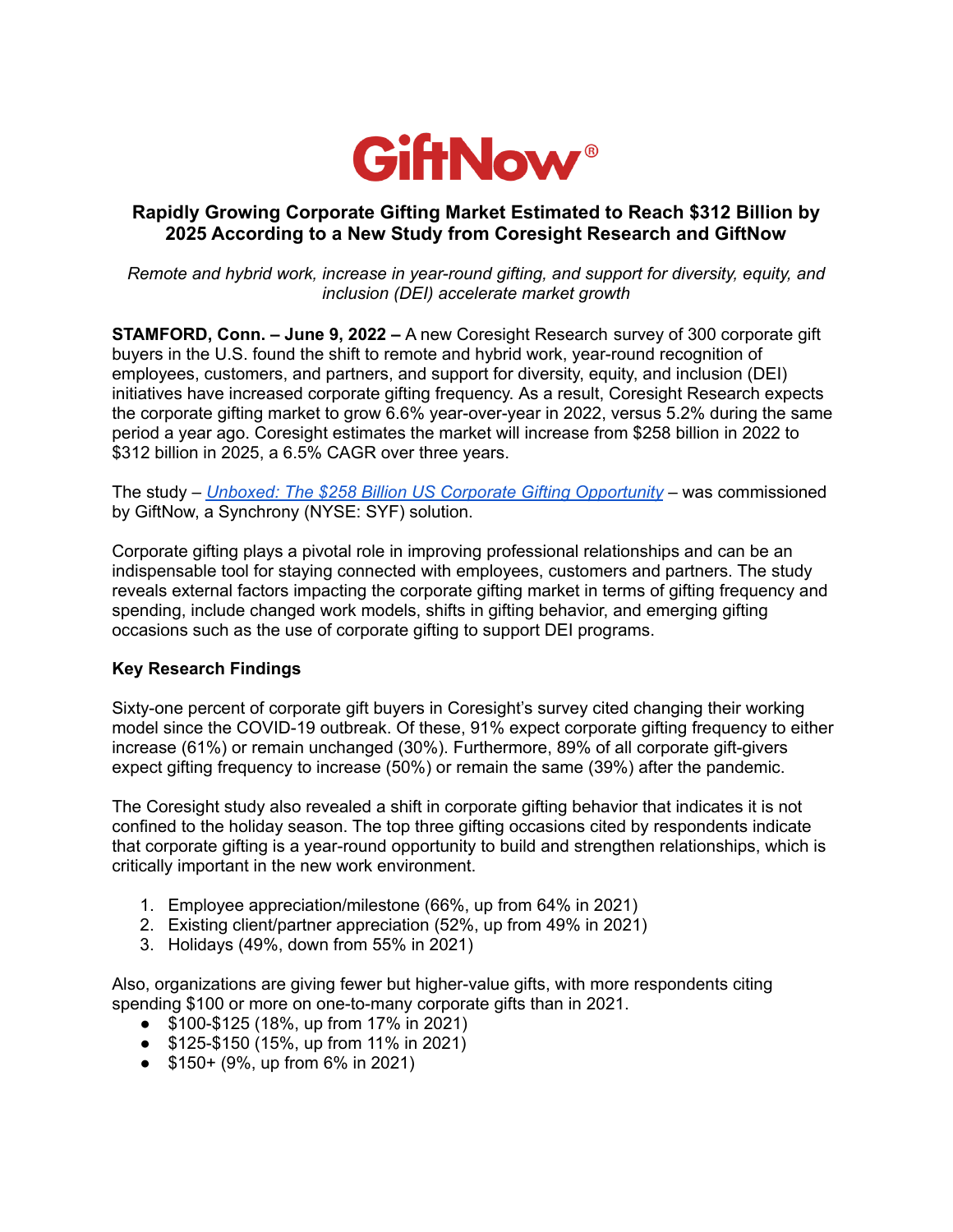Corporate gift-givers plan to spend more in the upper end of the order value spectrum, \$4,000 or more for the average order amount for one-to-many gifting.

- \$4,000-\$5,000 (15%, up from 13% in 2021)
- \$5,000+ (13%, up from 9% in 2021)

Higher value spending is another market growth driver and indicates a more mature understanding of how to use corporate gifting to engage recipients with quality gifts versus quantity.

### **Corporate Gifting for DEI**

DEI initiatives are emerging as an important priority for organizations to invest in corporate gifting for 75% of the respondents. There are many opportunities throughout the year for HR leaders to use gifting to recognize and celebrate diversity, such as Asian American and Pacific Islander Heritage Month, LGBTQ+ Pride Month and Black History Month, among others. Forty-five percent of respondents are already using gifting to support DEI programs, while 30% are planning to support DEI with gifting in the future.

"The corporate gifting market is continuing to see strong growth in terms of volume and value across organizations," said Pari Raccah, Senior Vice President and General Manager, GiftNow. "It's exciting to see how the 2022 survey results reflect the more intentional approaches organizations are taking with their corporate gifting efforts to help build and strengthen relationships with employees, customers and partners."

#### **Corporate Gifting Challenges**

Organizations demonstrated a more sophisticated understanding of how to use corporate gifting, but respondents cited continued challenges with limitations in the types of gifts they can give as well as the flexibility and scalability of gifting programs. Forty-eight percent of those surveyed manage end-to-end corporate gifting internally without a gifting platform. Among the top issues cited by respondents as "very challenging" for those managing their own corporate gifting efforts:

- Inability to purchase gifts from multiple brands/retailers (33%)
- Limited choice attributes such as color and size (32%)
- Managing gift inventory, storage and shipping (30%)
- Limited range of products (28%)

Fifty-two percent of respondents outsourced some or all of their corporate gifting needs. Outsourcing to a gifting provider represents an opportunity for organizations to centralize and streamline corporate gifting and address the challenges cited above. Outsourced gifting also allows organizations to ease friction points such as inventory management and shipping, lower costs, and deliver more engaging gifting experiences, reducing the number of issues cited as "very challenging."

"The corporate gifting market is growing at an accelerating rate. One of the most interesting findings in this study is the use of corporate gifts as a medium to support diversity, equity and inclusion (DEI) initiatives," said Deborah Weinswig, CEO and Founder, Coresight Research. "It is highly encouraging to see around three-fourths of corporate gift givers already supporting or planning to support DEI through corporate gifting."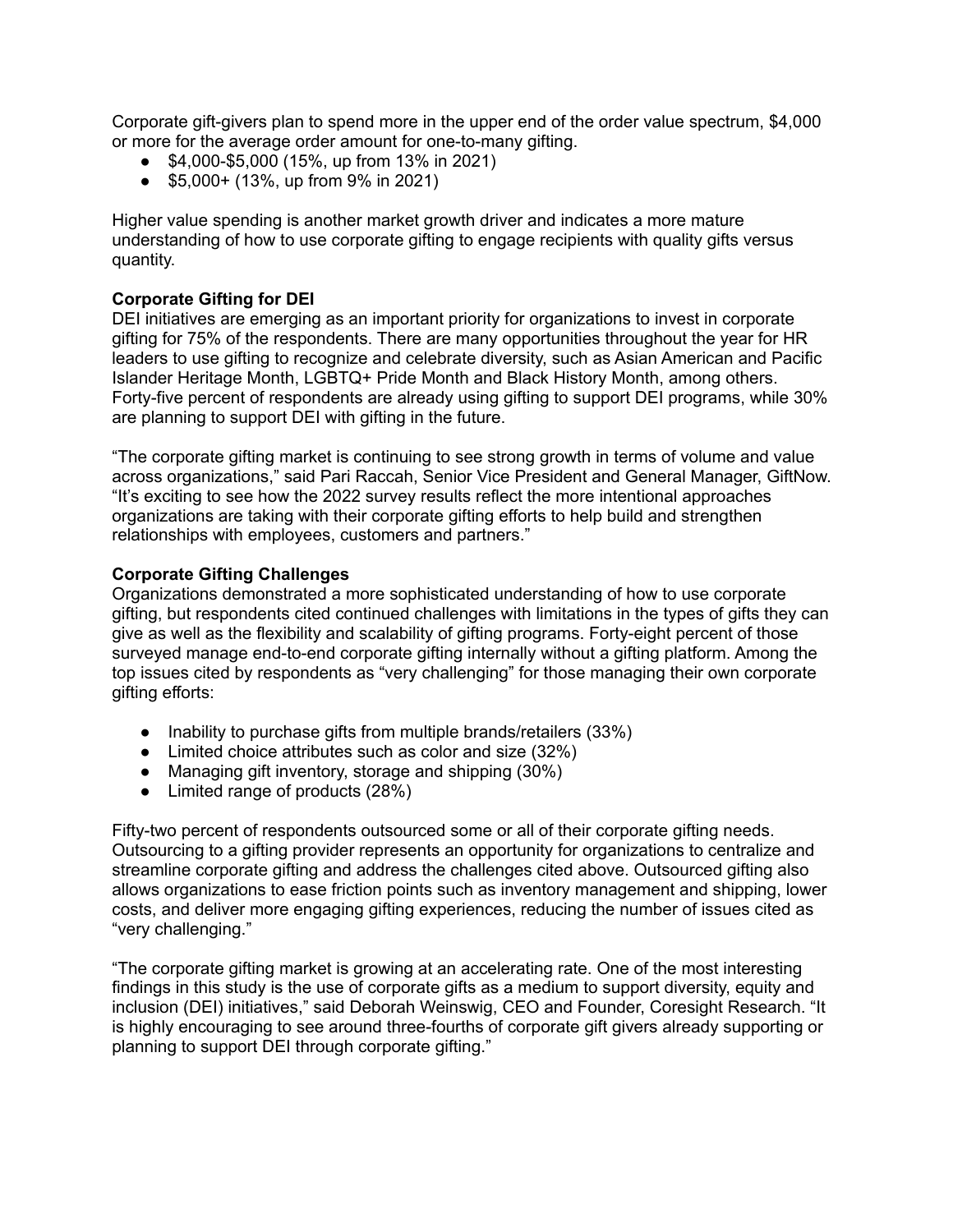#### **The Most Popular Gifts**

The study indicates both physical (53%) and digital (50%) gift cards will be the most popular corporate gift this year. Gift baskets (48%), company-branded products (46%), and experiences like movies and sporting events (39%) round out the top five.

#### **Discover More with the Full Report**

The report details six key areas of focus on corporate gifting and strategic recommendations from Coresight.

To download the full Coresight Research study, click [here](https://www.giftnow.com/assets/files/Unboxed-The-258-Billion-US-Corporate-Gifting-Opportunity-Jun-9-2022.pdf).

#### **Methodology**

Coresight Research conducted an online survey of 300 corporate gift buyers in the U.S. in April 2022 and May 2021. The respondents represent industries such as retail, real estate, manufacturing, and health services, among others. The study spanned both one-to-one and one-to-many corporate gifts.

GiftNow is a holistic Gift Experience Management (GXM) solution that takes the friction out of gifting. With GiftNow's purpose-built GXM platform, gifters can send personalized digital gifts and gift cards in seconds and recipients can exchange or modify their items before they ship, benefiting gift givers, recipients, corporate gifting programs and retailers. For more information, please visit [www.giftnow.com.](http://www.giftnow.com)

#### **About Synchrony**

Synchrony (NYSE: SYF) is a premier consumer financial services company. We deliver a wide range of specialized financing programs, as well as innovative consumer banking products, across key industries including digital, retail, home, auto, travel, health, and pet. Synchrony enables our partners to grow sales and loyalty with consumers. We are one of the largest issuers of private label credit cards in the United States; we also offer co-branded products, installment loans, and consumer financing products for small- and medium-sized businesses, as well as healthcare providers.

Synchrony is changing what's possible through our digital capabilities, deep industry expertise, actionable data insights, frictionless customer experience, and customized financing solutions.

For more information, visit [www.synchrony.com](http://www.synchrony.com/) and Twitter: [@Synchrony](https://twitter.com/Synchrony)

#### **About Coresight Research**

Coresight Research is a research and advisory firm specializing in retail and technology. Established in 2018 by leading global retail analyst Deborah Weinswig, the firm is headquartered in New York, with offices in London, Lagos, Hong Kong, Shanghai and Mangalore (India). The firm provides data-driven analysis and strategic advisory to clients including retailers, brands, enterprise technology companies, accelerators and more. In addition to being renowned for its breadth and depth of research, Coresight Research is known for its expertise in the China market, helping clients with market entry and cross-border e-commerce strategies. Coresight Research is also known for its Innovator Intelligence platform, consisting of a vast network of technology entrepreneurs that it actively cultivates through events, mentorship, and regularly updated report coverage. For more information, visit [www.coresight.com.](https://cts.businesswire.com/ct/CT?id=smartlink&url=http%3A%2F%2Fwww.coresight.com%2F&esheet=52495356&newsitemid=20210921005870&lan=en-US&anchor=www.coresight.com&index=2&md5=2e6056df7ea0126aa0edb35598ebb007)